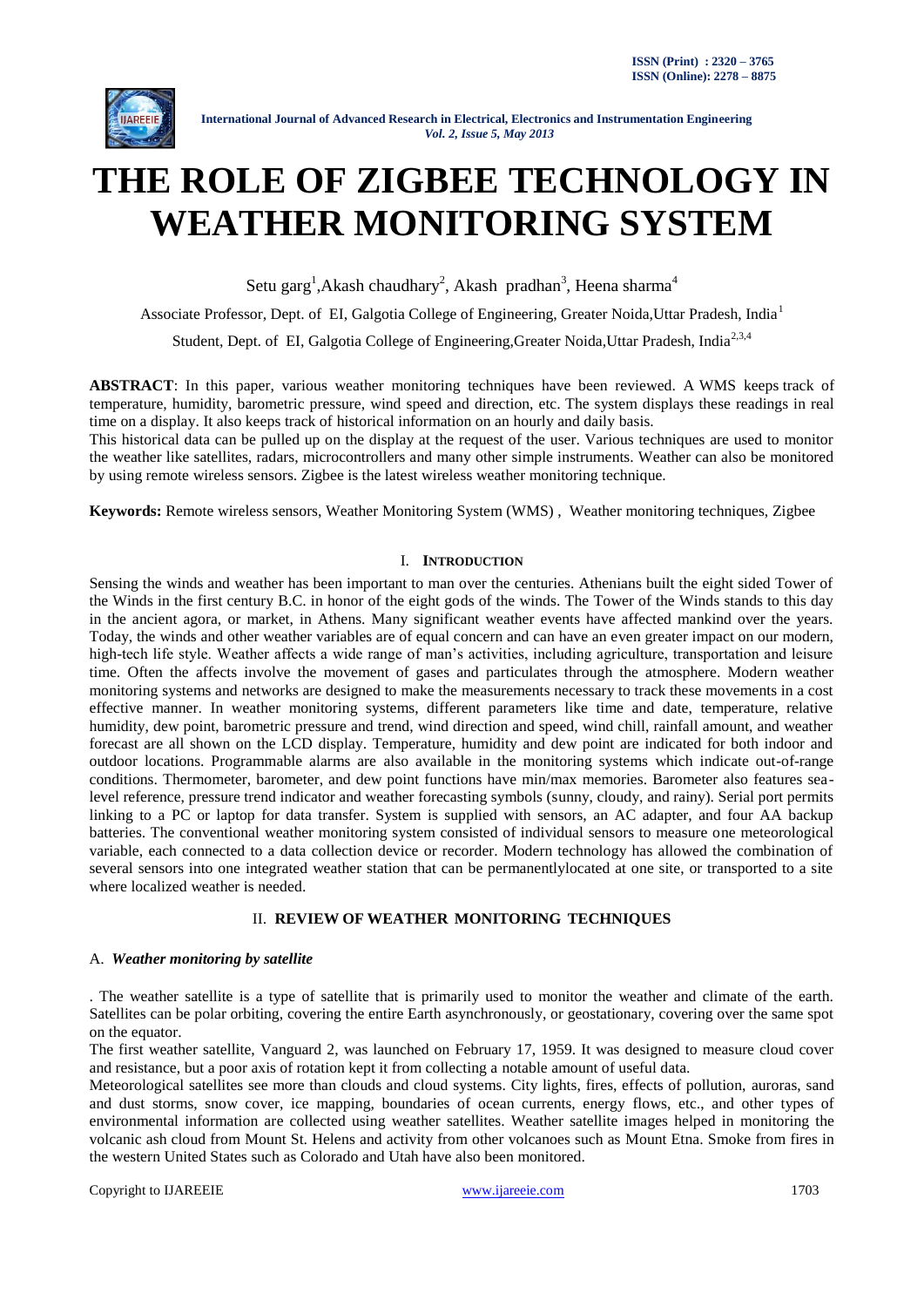

Other [environmental satellites](http://en.wikipedia.org/wiki/Environmental_satellite) can detect changes in the Earth's vegetation, [sea state,](http://en.wikipedia.org/wiki/Sea_state) ocean color, and ice fields. For example, the 2002 [Prestige oil spill](http://en.wikipedia.org/wiki/Prestige_oil_spill) off the northwest coast of Spain was watched carefully by the European [ENVISAT,](http://en.wikipedia.org/wiki/ENVISAT) which, though not a weather satellite, flies an instrument (ASAR) which can see changes in the sea surface.

The first weather satellite to be considered a success was [TIROS-1,](http://en.wikipedia.org/wiki/TIROS-1) launched by NASA on April 1, 1960. TIROS operated for 78 days and proved to be much more successful than Vanguard 2. TIROS paved the way for the [Nimbus](http://en.wikipedia.org/wiki/Nimbus_program)  [program,](http://en.wikipedia.org/wiki/Nimbus_program) whose technology and findings are the heritage of most of the Earth-observing satellites NASA and NOAA have launched since then.



**Fig 1. Example of weather monitoring by satellite**

# B. . *Weather monitoring by radar*

Radar is used to take large scale weather imagery. Radar images allow meteorologists to see up-to-the-minute weather observations of weather formations like cloud systems, storm cells and hurricanes. Radar imagery is particularly useful in times of emergency weather conditions as it provides live coverage of the weather, enabling more accurate warning systems to be put in place.

Meteorologists use radar to monitor [precipitation.](http://en.wikipedia.org/wiki/Precipitation_%28meteorology%29) It has become the primary tool for short-term [weather forecasting](http://en.wikipedia.org/wiki/Weather_forecast) and watching for [severe weather](http://en.wikipedia.org/wiki/Severe_weather) such a[s thunderstorms,](http://en.wikipedia.org/wiki/Thunderstorm) [tornadoes,](http://en.wikipedia.org/wiki/Tornado) [winter storms,](http://en.wikipedia.org/wiki/Winter_storm) precipitation



**fig 2. Example of weather monitoring by radar**

types, etc. [Geologists](http://en.wikipedia.org/wiki/Geologist) use specialized [ground-penetrating radars](http://en.wikipedia.org/wiki/Ground-penetrating_radar) to map the composition o[f Earth's crust](http://en.wikipedia.org/wiki/Crust_%28geology%29)**.**

# C. *Weather monitoring by microcontroller*

Computers play an integral role in modern weather monitoring, enabling more accurate readings and record keeping. Computers are usually used in conjunction with weather software and externally introduced weather readings from satellites, radar readings or from computerized weather instruments like modern anemometers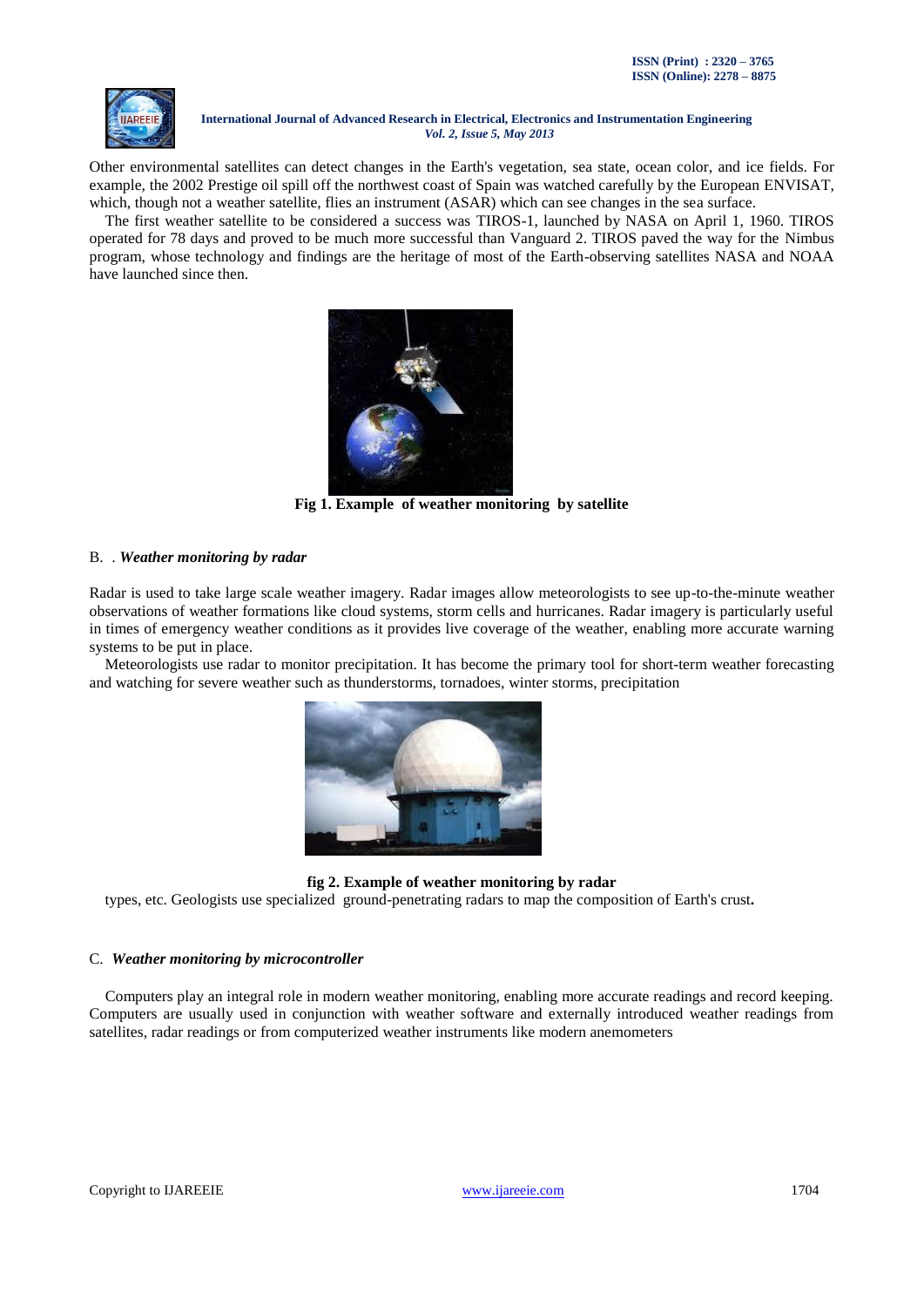



**fig 3 example of weather monitoring by microcontroller**

and thermometers. According to Windmill, computers are used to display, analyze, record and also predict weather patterns. Computers using weather monitoring software anddevices are also often linked to control mechanisms, so that, for instance, when the temperature reaches a minimum level, the computer switches on the heating in a house.

#### D. **Weather monitoring by using simple instruments**

For centuries simple technology has been used to monitor weather changes. Basic instruments like a weather vane or anemometer are used to measure wind speed and direction---they are stillsome of the most widely used weather monitoring technologies today. Thermometers, hygrometers, barometers and rain gauges are the basic tools of monitoring weather, without which the more advanced technologies involved in weather monitoring and prediction would be useless.

#### E. **Wireless zigbee based weather monitoring system**

In an industry during certain hazards is will be very difficult to monitor the parameter through wires and analog devices such as transducers. To overcome this problem we use wireless device to monitor the parameters so that we can take certain steps even in worst case. Few years back the use of wireless device was very less, but due the rapid development in technology, now-a-days, we use maximum of our data transfer through wireless like Wi-Fi, Bluetooth, Wi-Max, etc. A wireless weather monitoring system which enables to monitor the weather parameter in an industry or anywhere, can also be designed by using Zigbee technology. The parameters can be displayed on the PC's screen. The system contains two parts. One is transmitter node and another one is receiver part and both can be any number. The transmitter part consists of whether sensors, microcontroller and Zigbee and the receiver part consist of a PC interfaced with Zigbee through PC serial port. The system monitors temperature, wind speed, wind direction and humidity with the help of respective sensors. The data from the sensors are collected by the micro controller and transmitted to the receiver section through wireless medium. All theparameters are viewed by the pc using program in the receiver side**.**



Zigbee Based Wireless Weather Station

#### Fig 4**. Example of zigbee based weather monitoring syatem**

Copyright to IJAREEIE and the community of the community [www.ijareeie.com](http://www.ijareeie.com/) and the community of the community of the community of the community of the community of the community of the community of the community of the comm